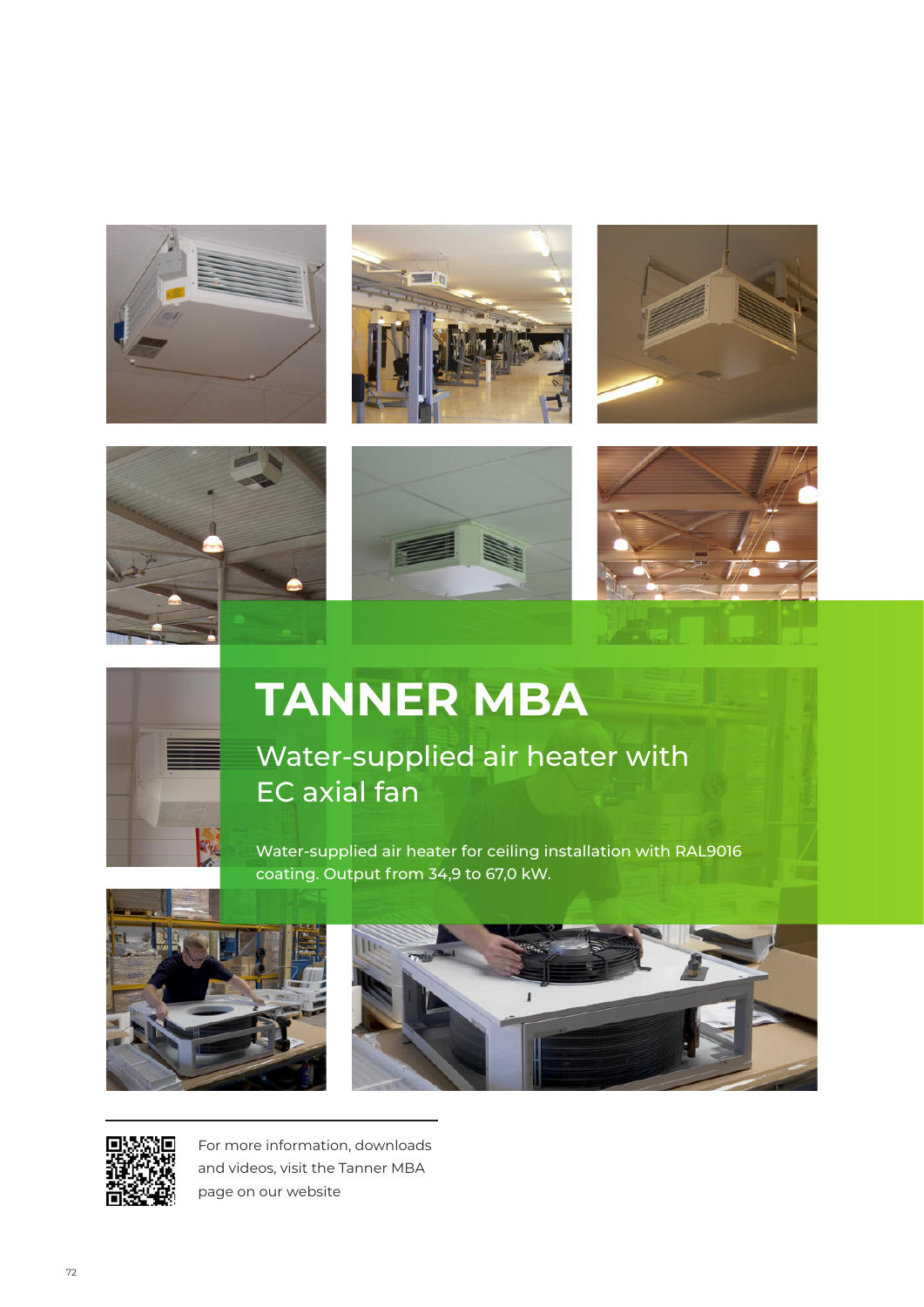

### **The luxury hot water air heater**

The Mark Tanner MBA is an aesthetically attractive watersupplied suspended hot water air heater with a stepless modulating EC axial fan. The units are available with capacities up to 68,6 kW, making them more suitable for heating with low water temperatures.

With its low height, the MBA is suited to heat low-ceilinged rooms, such as showrooms, offices, dressing rooms and shops. By using this unit, a room can be heated up in a short period of time.

#### **Product features**

- Attractive appearance
- Simple installation
- Low maintenance
- Low noise level
- Powerful EC-fan
- RAL 9016 powder coating

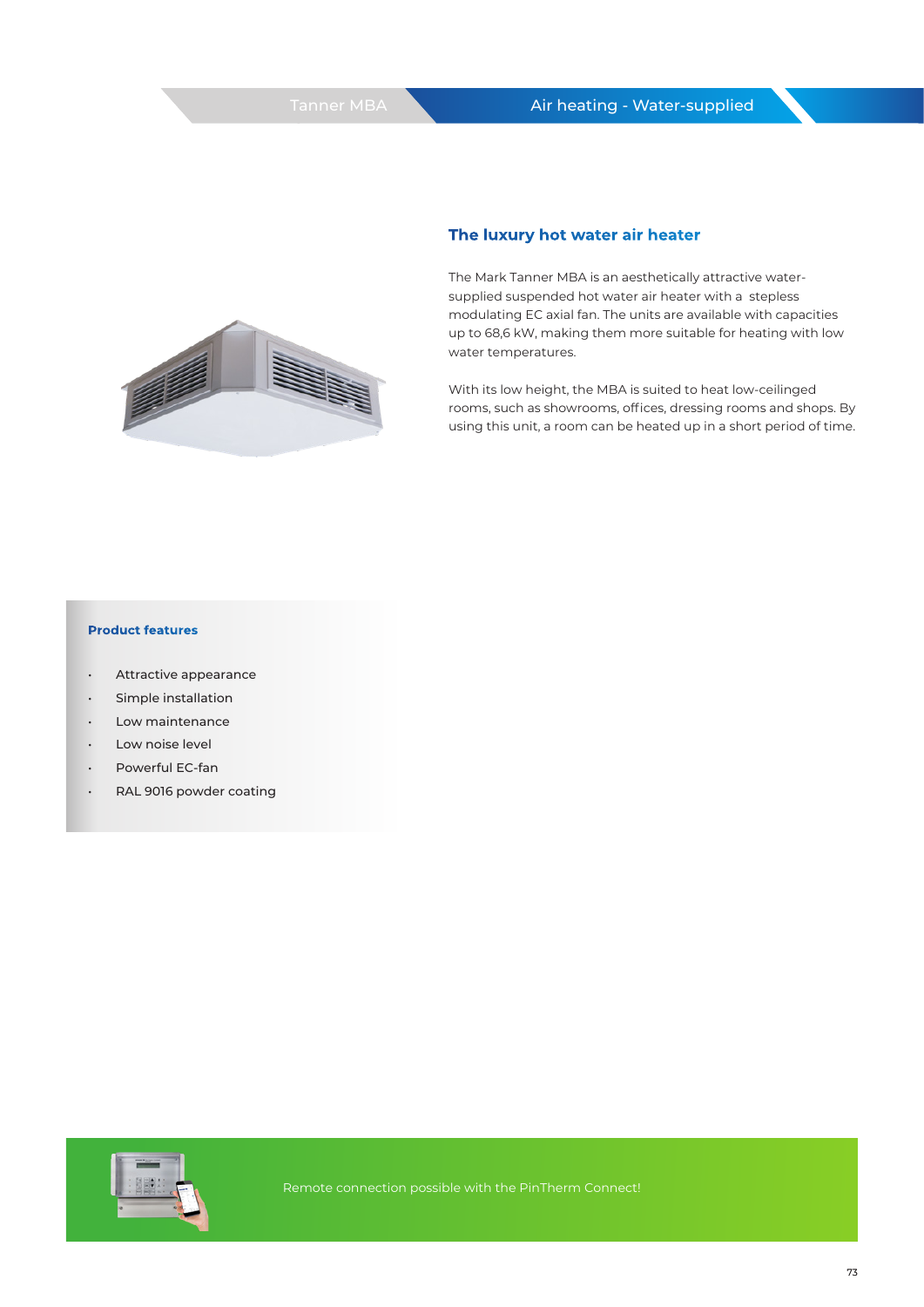# **Dimensions**



| Type           | A   | ΓB, |     |     | ICD FFG |                  |    | -н     |
|----------------|-----|-----|-----|-----|---------|------------------|----|--------|
| MBA 750 750    |     | 650 | 239 | 293 | 585     | 135              | 24 | 3/4" M |
| <b>MBA 900</b> | 900 | 770 | 239 | 356 | 585     | 135 <sub>1</sub> | 24 | 1"M    |

General data:

- Strip spacing: 2.1mm
- Maximum water inlet temperature: 120°C
- Maximum working pressure: 10 bar
- Maximum room temperature: ± 40 °C



# **Technical information**

| Type                                    |                | 752      | 753      | 902      | 903      |
|-----------------------------------------|----------------|----------|----------|----------|----------|
| 90/70 T 15                              | kW             | 34,9     | 44.7     | 53,0     | 68.6     |
| Air outlet temperature at the exchanger | $^{\circ}$ C   | 46,8     | 57,9     | 44,7     | 54,5     |
| 80/60 T 15                              | kW             | 28,9     | 37,5     | 44,1     | 57,6     |
| Air outlet temperature at the exchanger | $^{\circ}$ C   | 41,4     | 50,9     | 39,7     | 48.1     |
| 60/40 T 15                              | kW             | 16.5     | 22,5     | 25,9     | 34,0     |
| Air outlet temperature at the exchanger | $^{\circ}$ C   | 30,4     | 36,6     | 29,5     | 35,0     |
| 45/40-15                                | kW             | 14,9     | 18,9     | 22,7     | 29,0     |
| Air outlet temperature at the exchanger | $^{\circ}$ C   | 28.6     | 33.1     | 27,7     | 32,1     |
| 35/30-15                                | kW             | 9,0      | 11.7     | 13.8     | 18.1     |
| Air outlet temperature at the exchanger | $^{\circ}$ C   | 23,2     | 26.2     | 22,7     | 25,7     |
| Water resistance at 90/70 T15           | kPa            | 4,7      | 14,3     | 12,5     | 25,2     |
| Speed                                   | rpm            | variable | variable | variable | variable |
| Air displacement maximum                | $m^3/h$        | 3250     | 3090     | 5300     | 5035     |
| Noise level (3m) (high level)           | dB(A)          | 55       | 55       | 59       | 59       |
| Weight                                  | kg             | 32,5     | 33,5     | 36       | 37       |
| Consumed current 230V                   | $\overline{A}$ | 0,95     | 0,95     | 2,2      | 2,2      |

#### TYPE DESIGNATION



All motors EC 230V

#### **SOUND SPECTRUM AT MAXIMUM SPEED**

|                |    | 63Hz | 125Hz |     | 250Hz 500Hz |    | 1kHz 2kHz 4kHz |    | 8kHz |
|----------------|----|------|-------|-----|-------------|----|----------------|----|------|
| <b>MBA 752</b> | dB | 45   | 52    | -54 | - 53        | 49 | 47             | 40 | 51   |
| <b>MBA 902</b> | dB | 56   | 59    | 62  | 57          | 53 | 50             | 46 | 4'   |